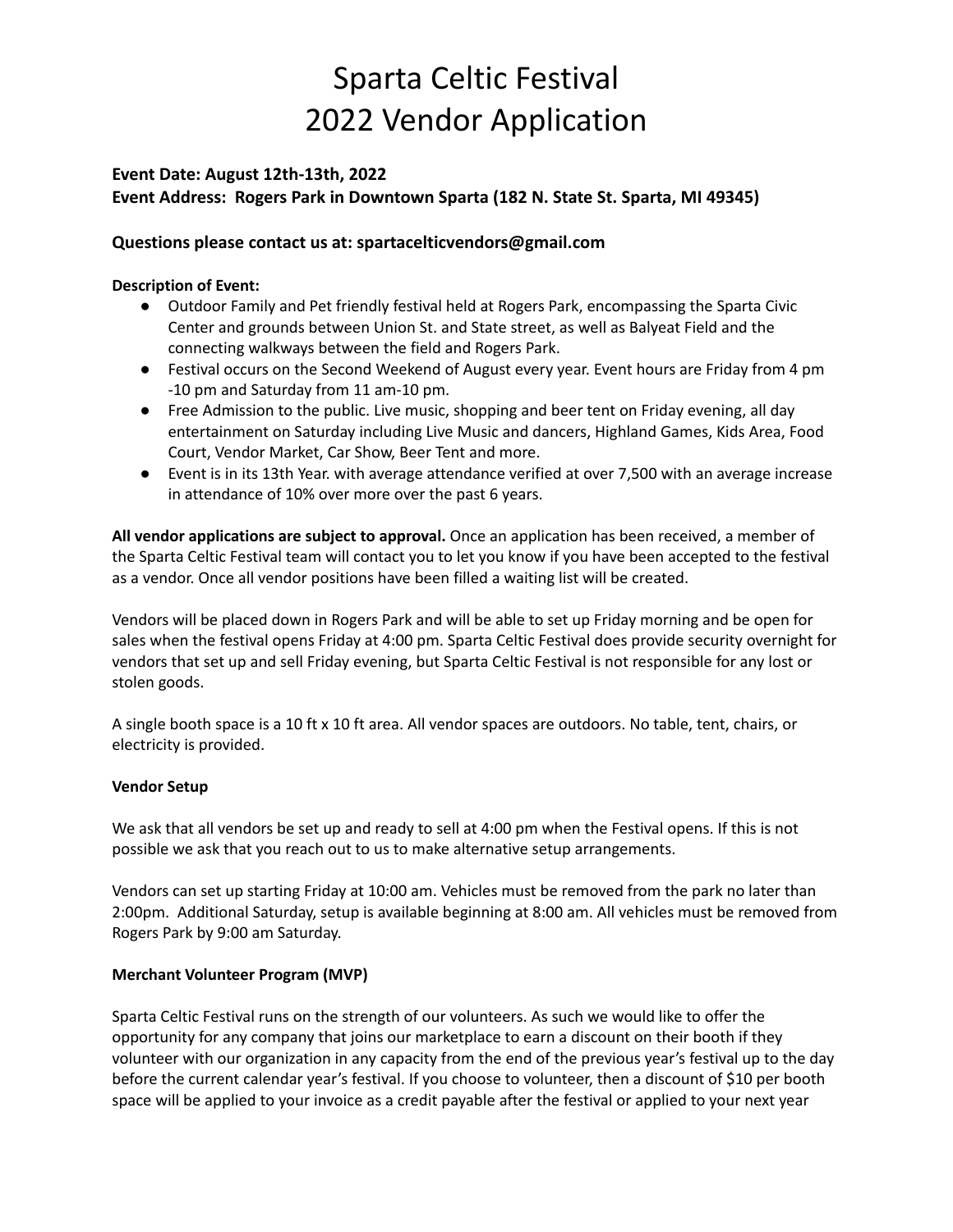booth deposit. If you are interested, please check the MVP box on the application and we will reach out to you with more details. All volunteering will be verified through the Sparta Celtic Festival volunteer coordinator.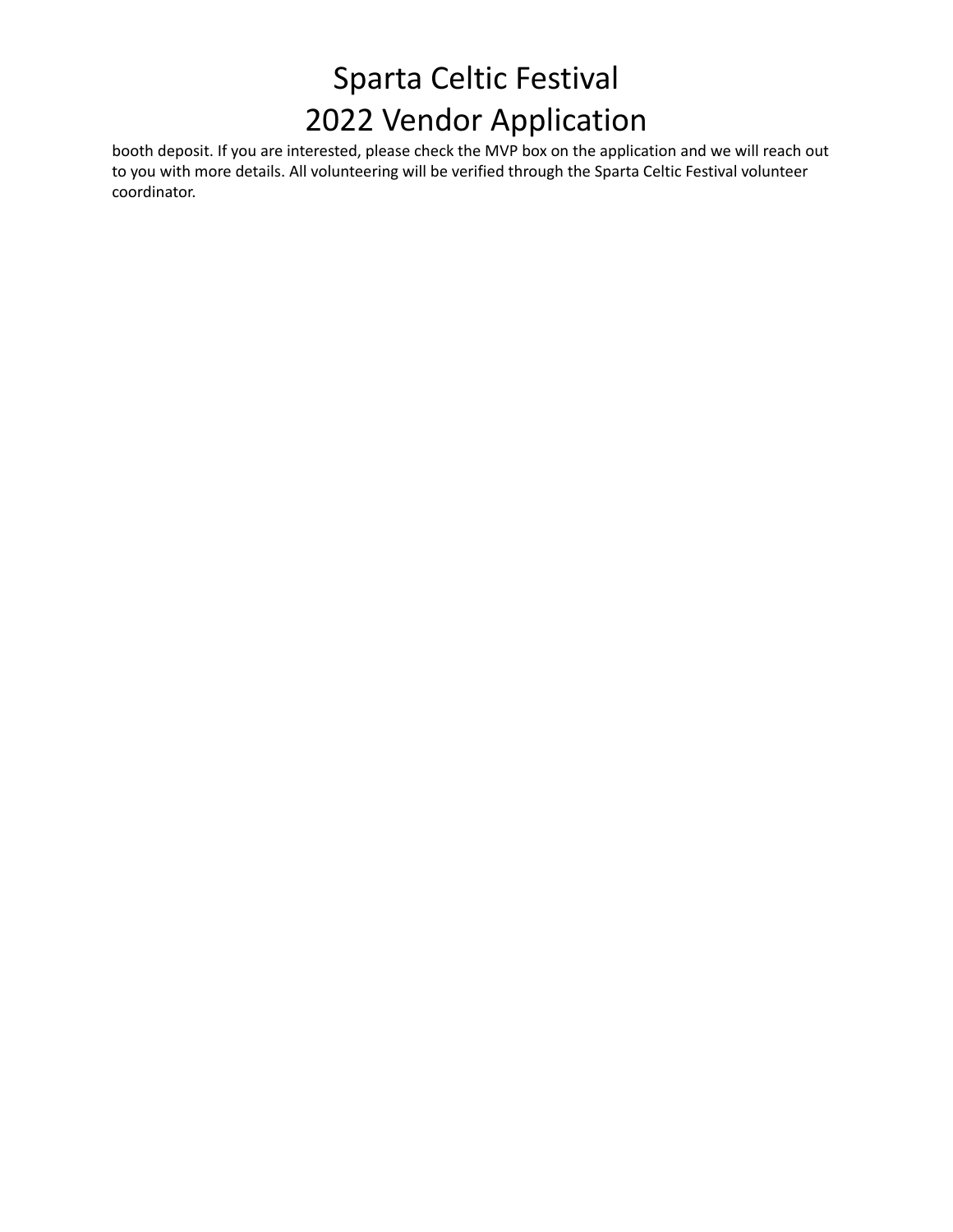#### **Booth Layout and Cost:**



Premium Placement - 18 Booths Standard Rates - 20 Booths New Business - 8 Booths Vendor HQ

**Prime Locations \$125.00 Standard Locations \$100.00 New Vendor Locations \$75.00**

New vendor booth locations are only open to businesses who have not vended with our festival in the past as a way to support starting companies/entrepreneurs looking to try our festival for the first time.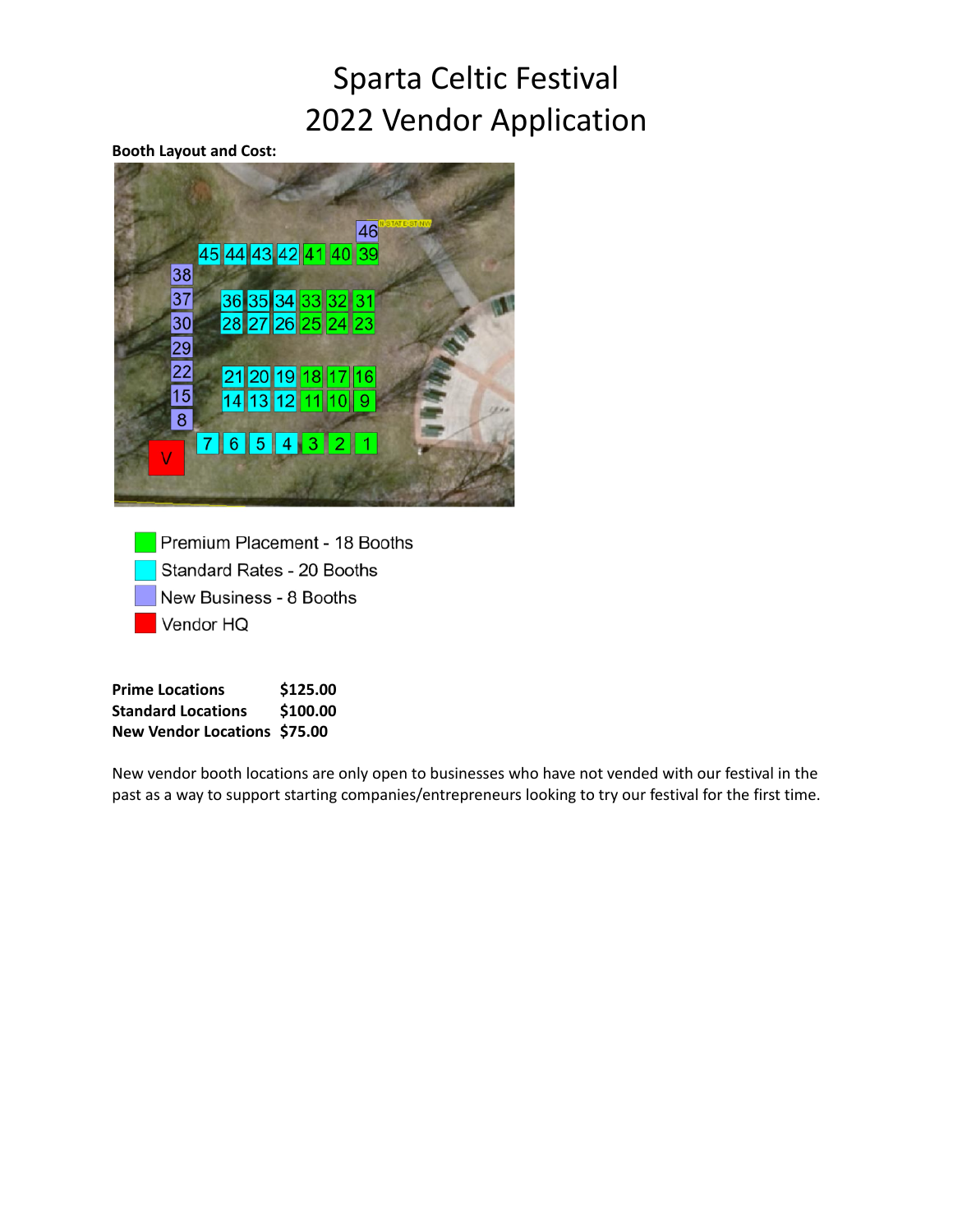| <b>Product Description:</b>                                                                                                                                      |  |
|------------------------------------------------------------------------------------------------------------------------------------------------------------------|--|
|                                                                                                                                                                  |  |
|                                                                                                                                                                  |  |
| $\Box$ I would like to participate in the MVP program.                                                                                                           |  |
| <b>Booth Placement Request</b><br>This is a REQUEST only. No placements are guaranteed. There is no guarantee to receive the same booth<br>as in previous years. |  |
| Placement Request Priority (Choose One):<br>$\Box$ Close to requested booth numbers below $\Box$ Special request below $\Box$ No preference                      |  |
| List booth number choices in order of preference:                                                                                                                |  |
| Special request(s):                                                                                                                                              |  |

Note: All space is assigned solely by the Sparta Celtic Festival Management. Management will make every attempt to accommodate exhibit space requests but reserves the right to modify the floor plan to serve the best interests of the event. Such a modification does not relieve the Vendor of contracted liability. Sparta Celtic Festival's decisions about vendor space assignments are final and binding.

### **Acknowledgement of Terms**

Sparta Celtic Festival is an outdoor event and is subject to Michigan weather. Please plan accordingly. Clean up in Rogers Park will start after the last performance begins on the main stage, no vehicles will be allowed in the park until this time (approximately 8:30pm). If you need to leave before this time you are welcome to carry merchandise out of the park.

Waiver: The Sparta Celtic Festival reserves the right to refuse any vendor application. The Vendor shall defend, save and hold harmless the City of Sparta, Sparta Celtic Festival Inc., their respective officers, agents, board members, staff, volunteers, sponsors and assigns from any claims, damages, losses, liability